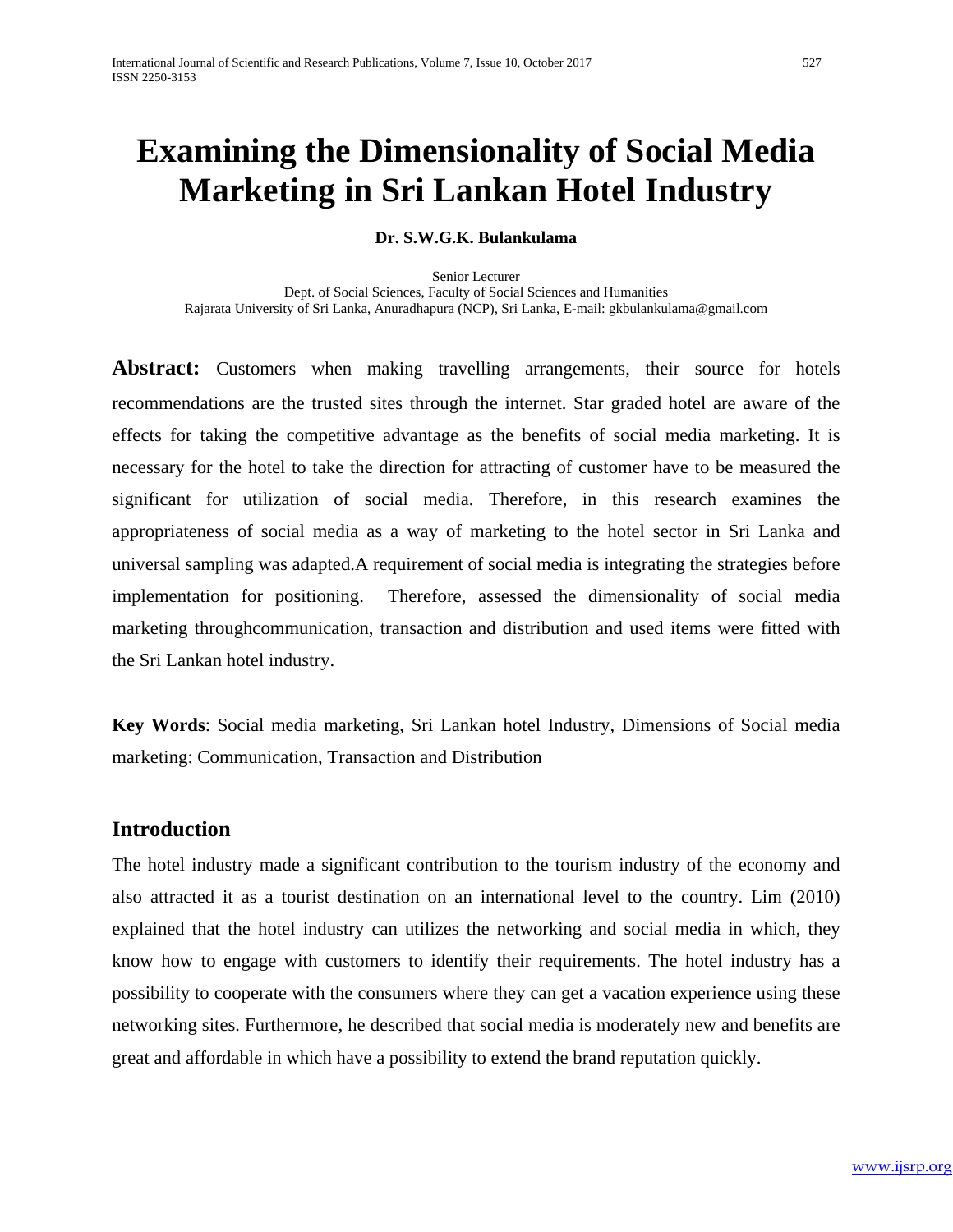It may have a variety of advantages of the social media marketing; hotelier and consumers engage with the communications in which the total cost of investment is small but which will direct to the brand reputation of the hotel eventually. One of the basic things of social network is the low cost in which they have to request the time for investment. In order for that, the hotel industry should position obvious aims to use the social networks and there should be the correct marketing strategies to success at the significant business.

Social media as an online marketing tool that is a vital resource for establish a competitive advantage within the hotel industry. For a Developing hotelier guest relationship is essential for the day-to-day activities, as well as future development. Currently, the hotel industry engages with online marketing to match the requirements of the international marketing order; also it highlights the offering services fitting into the existing context when showing the guests' needs and wants. The hotel industry now is considering adopting social media in its resource base view. As a result, they want to keep ahead of the competition. Thus this necessitate investing in the marketing that is fast and new beneficial way of the future for internet marketing

Social media is the only printing, visual and two way communication method that the hotel industry uses for their day to day communication when compared with the other communication methods. As a result, it is easy to address the target customers for the existing vacancies within the hotels. Therefore, top management in the hotels should be involved with the planning methods of technology adoptions to attract more customers for their hotels; as it is based on previous experience, interests, needs, and financial potential of customers. As a result, the utilization of social media construct is vital in improving customer attraction and satisfaction in order to create a competitive advantages within the hotel industry.

#### **Problem Statement**

The competition within the hotel industry is continually increasing due to the globalizing environment in which the social media has a vital role for achieving competitive advantage in the competitive business world (Hamid, et al, 2012). Hoteliers can track the number of conversations that take place over a new product or service that is offered by them and can immediately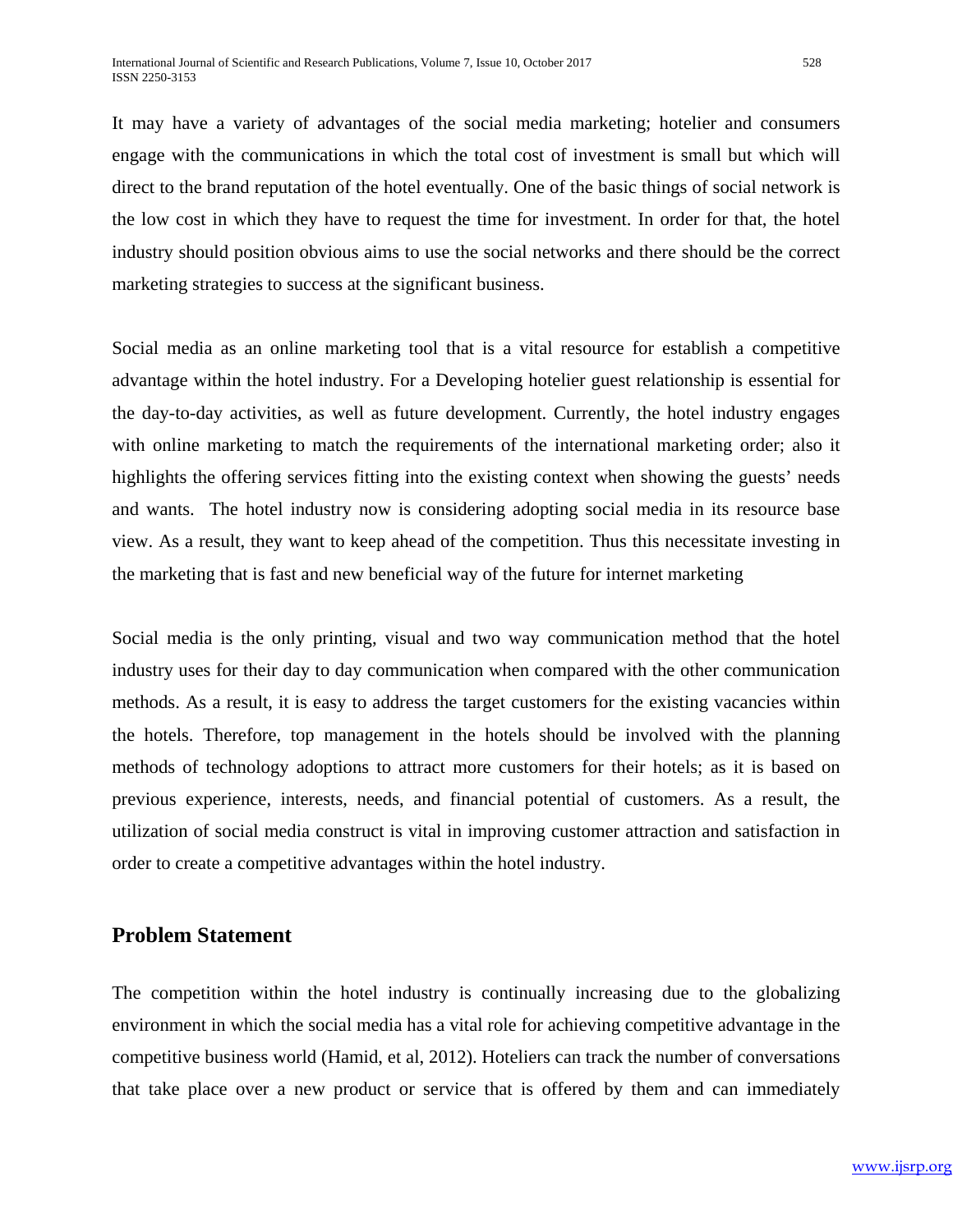respond to reviews, comments and feedback. As a service leading industry; the hotels sector has to be very customer-centered.

The usage of the social media has been popularized among the people who are in USA and European countries rather than Asia and Australia. The highest global arrival of tourists was reported as 421,037 who visited from Western Europe in 2013 (Sri Lanka Tourism Development Authority, 2013). According to the [Case](http://elibrary.ptpl.edu.my:2137/ps/advancedSearch.do?inputFieldName(0)=AU&prodId=AONE&userGroupName=mymsu&method=doSearch&inputFieldValue(0)=%22Carl+J.+Case%22&searchType=AdvancedSearchForm) and King, 2013, where they pointed out that in Europe, North American and South American, the people engage with social media at 46 %, 40% and 50 % respectively. The Sri Lankan hotel industry are also centralized with the customers who are from Europe and American countries in which the Sri Lankan hotel industry would have the potential to use social media to promote and popularize their services internationally through online marketing. On one hand, it provides a new way to reach out to the target audience and engage with them. [\(www.42inception.com\)](http://www.42inception.com/). Social media have primarily focused on its use as a marketing tool (Baker and Green 2008a, Hampp 2009). Mainly the internet is used as a marketing tool in major tourism destinations in the Arab region such as Lebanon, Egypt and Syria (AL-Allak, 2010). Identifying the competences for the hotel, it is more likely to survive and stay successful in the markets. Hence, this study analyses the grounds for a dialogue between the Sri Lankan hotel industry and social media as a marketing tool for competitive advantages in which have to examine the dimensionality of social media marketing of Sri Lankan hotel industry.

#### **Research Methodology**

This study is cross sectional and the unit of analysis is organizational, due to the testing of the factors of the Hotels. The sample size is 98 which is the universal sampling as a result and data were collected from individual employees who are in the executive grade in the hotels to test the diamentions to achieve the more generalize finding from the hotel industry (Saunders, et al., 2007).It was also noted that, number of social media related studies (Castaneda et al., 2007; Huang and Law, 2003) have used the cross sectional research design method.

## **Examining the Dimensionality of Social Media Marketing in Sri Lankan Hotel Industry**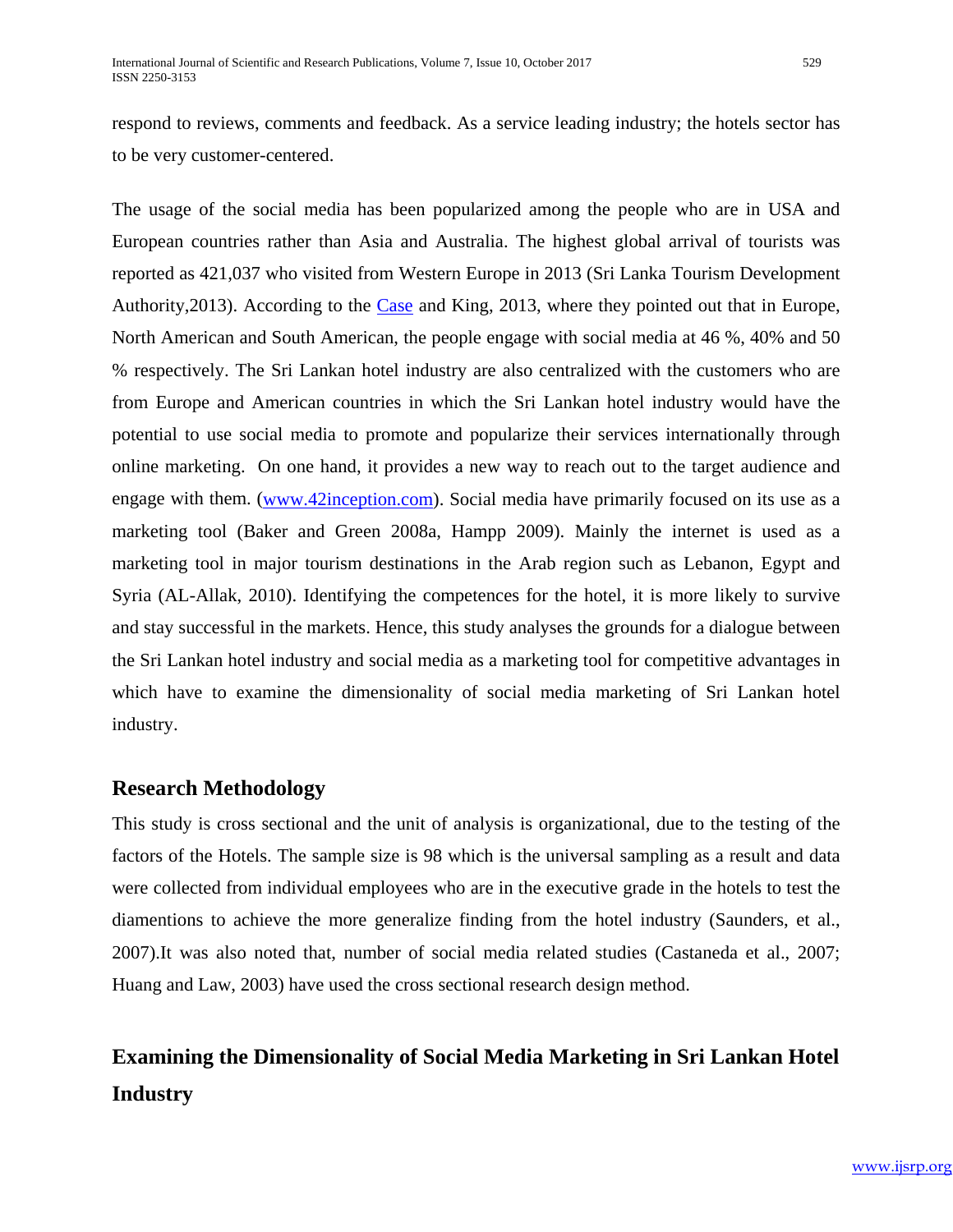Three sub dimensions; communication, transaction and distribution in which there are 5 items, 5 items and 3 items in the construct respectively. Each item in the social media is measured on a Likert scale of 1 to 5, where a response of 1 strongly disagrees; while a response of 5 indicates strongly agree to the statement. But, web site age is measures on ordinal scale. The descriptive statistics and the inter-item correlation values are given in Table 1.

#### **Examining the Dimensionality of Social Media Marketing: Communication**

Based on the mean values in Table 1, there seem to be an agreement in all the 5 statements on social media marketing: communication. The highest correlation for each item with at least one other item in the construct is between 0.3 and 0.9. Hence, all the 5 items correlate adequately in the construct. The Kaiser-Meyer-Olkin (KMO) value is 0.904 and Cronbach's Alpha value of 0.938 which are considered to be good. A single factor was extracted that explained the 80 % of the variation in the 5 items. The smallest factor loading is  $0.719$  ( $> 0.5$ : Hair at al, 2010). The mean of the 5 item was computed and saved as (MeanFCSC) social media marketing: communication to be used for further analysis.

## **Table 1: Descriptive Summary and inter-item Correlations for items in SM Marketing: Communication**

| Descriptive statistic                          |      |          | <b>Inter-Item Correlation Matrix</b> |       |       |                |      |  |  |
|------------------------------------------------|------|----------|--------------------------------------|-------|-------|----------------|------|--|--|
|                                                | Mean | Std.Dvi. | 1                                    | 2     | 3     | $\overline{4}$ | 5    |  |  |
| 1. Accessing $\&$<br>organizing<br>information | 4.14 | .352     | 1.000                                | .740  | .739  | .652           | .682 |  |  |
| 2. Interactivity<br>process                    | 4.19 | .391     | .740                                 | 1.000 | .810  | .782           | .780 |  |  |
| 3. Customer<br>relationship<br>management      | 4.21 | .405     | .739                                 | .810  | 1.000 | .791           | .782 |  |  |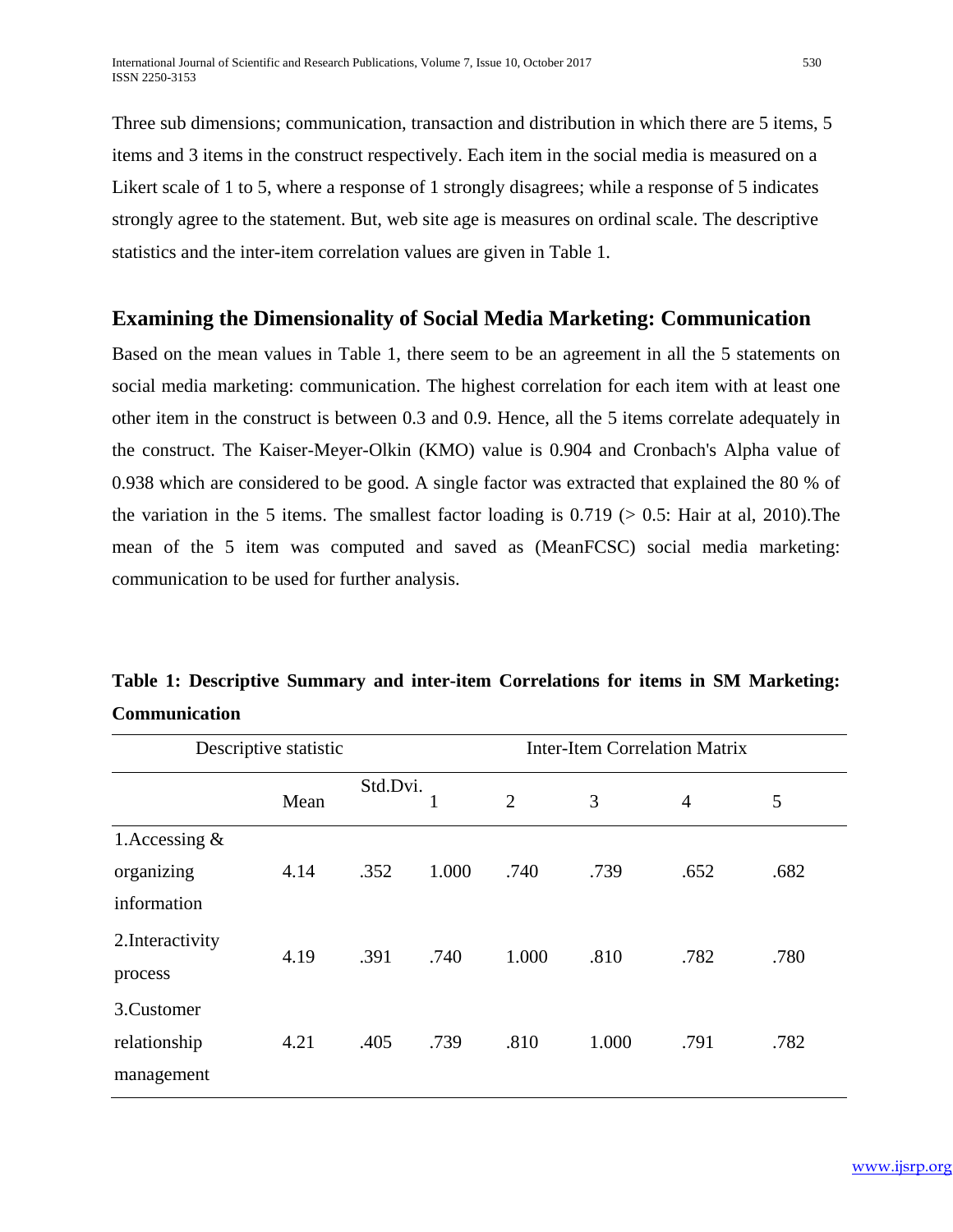International Journal of Scientific and Research Publications, Volume 7, Issue 10, October 2017 531 ISSN 2250-3153

| 4. Building brand<br>identity        | 4.19 | .391 | .652 | .782 | .791 | 1.000 | .762  |
|--------------------------------------|------|------|------|------|------|-------|-------|
| 5. Communication<br>$\cos t \&$ time | 4.23 | .423 | .682 | .780 | .782 | .762  | 1.000 |

#### **Examining the Dimensionality of Social Media Marketing: Transaction**

Based on the mean values in Table 2, there seem to be an agreement in all the 5 statements on social media marketing: transaction. The highest correlation for the each item with at least one other item in the construct is between 0.3 and 0.9. Hence, all the 5 items correlate adequately in the construct. The Kaiser-Meyer-Olkin (KMO) value is 0.792 and Cronbach's Alpha values the 0.812 which are considered to be good. A single factor was extracted that explained the 58% of the variation in the 5 items. The smallest factor loading is  $0.500$  ( $> 0.5$ : Hair at al, 2010). The mean of the 5 item was computed and saved as (MeanFCST) social media marketing: transaction to be used for further analysis.

| Descriptive statistic           |      |          |       | <b>Inter-Item Correlation Matrix</b> |       |      |      |
|---------------------------------|------|----------|-------|--------------------------------------|-------|------|------|
|                                 | Mean | Std.Dvi. |       | 2.                                   | 3.    | 4.   | 5.   |
| 1.Sales to<br>customers         | 4.14 | .343     | 1.000 | .594                                 | .534  | .427 | .407 |
| 2. Transaction<br>processing    | 4.19 | .393     | .594  | 1.000                                | .437  | .466 | .443 |
| 3. Revenues by<br>cross-selling | 4.26 | .438     | .534  | .437                                 | 1.000 | .471 | .567 |

**Table 2: Descriptive Summary and inter-item Correlations for items in SM Marketing: Transaction**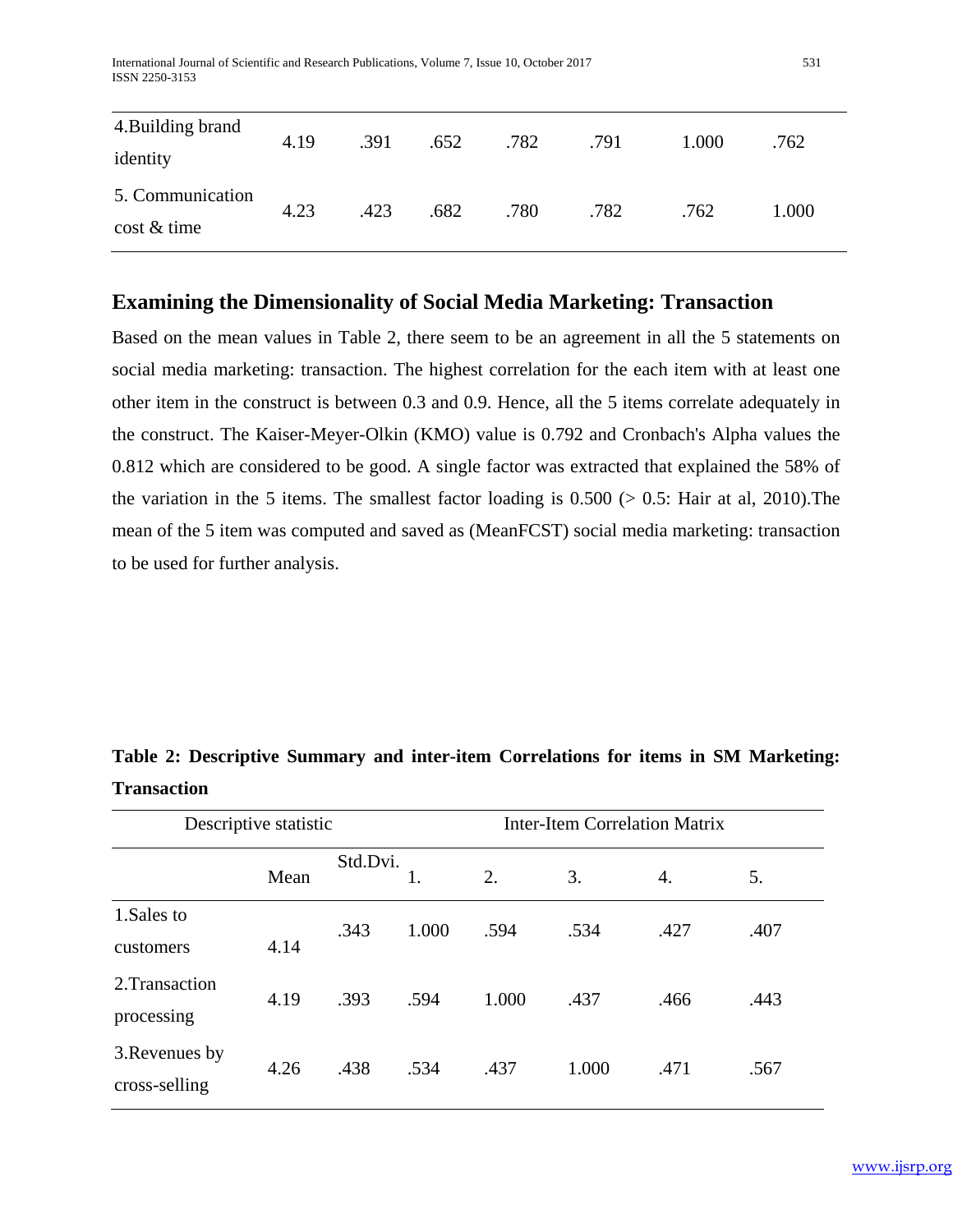International Journal of Scientific and Research Publications, Volume 7, Issue 10, October 2017 532 ISSN 2250-3153

| 4. Transaction      | 4.22 | .415 | .427 | .466 | .471 | 1.000 | .358  |
|---------------------|------|------|------|------|------|-------|-------|
| enjoyment           |      |      |      |      |      |       |       |
| 5. Transaction cost | 4.27 | .447 | .407 | .443 | .567 | .358  | 1.000 |
| $&$ time            |      |      |      |      |      |       |       |

#### **Examining the Dimensionality of Social Media Marketing: Distribution**

Based on the mean values in table 3, there seem to be an agreement in all the 3 statements on social media marketing: distribution. The highest correlation for each item with at least one other item in the construct is between 0.3 and 0.9. Hence, all the 4 items correlate adequately in the construct. The Kaiser-Meyer-Olkin (KMO) value is 0.724 and Cronbach's Alpha value the 0.851 which are considered to be good. A single factor was extracted that explained the 77 % of the variation in the 3 items. The smallest factor loading is  $0.728$  ( $> 0.5$ : Hair at al, 2010). The mean of the 3 item was computed and saved as (MeanFCSD) social media marketing: distribution to be used for further analysis.

| Descriptive statistic |      |          | Inter- item correlation matrix |  |
|-----------------------|------|----------|--------------------------------|--|
|                       | Std. |          |                                |  |
| Mean                  | Dev. | $\sim 1$ |                                |  |

**Table 3: Descriptive Summary and inter-item Correlations for items in SM Marketing: Distribution** 

| utilities            | 4.24 | .425 | 1.000 | .637  | .622  |
|----------------------|------|------|-------|-------|-------|
| 2. Supply chain      | 4.35 | .478 | .637  | 1.000 | .711  |
| 3. Distribution cost | 4.39 | .488 | .622  | .711  | 1.000 |
| $&$ time             |      |      |       |       |       |
|                      |      |      |       |       |       |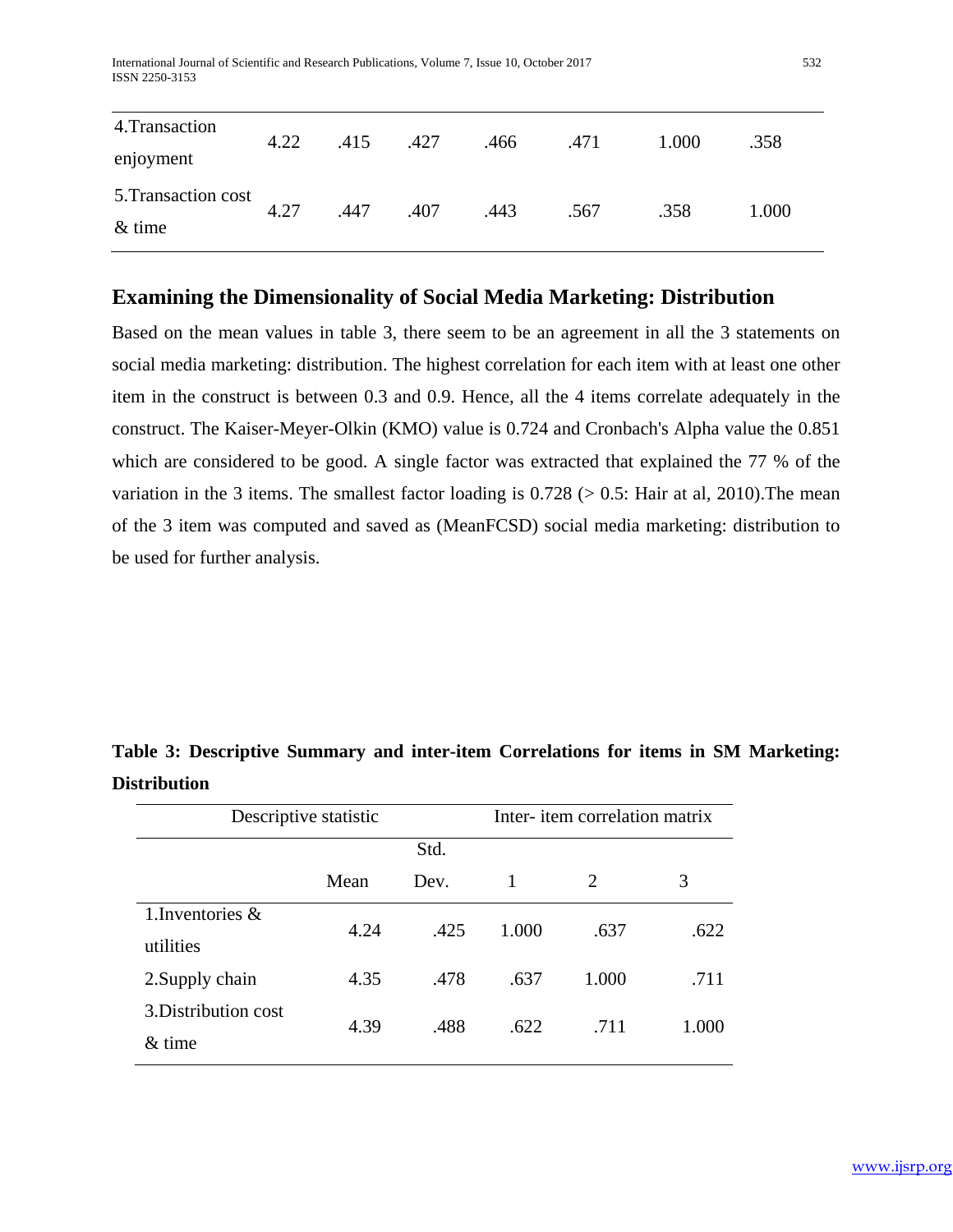### **Concluding Remarks**

The social media gives a chance to the expected guest the freedom of speech and shearing of their view in which hoteliers can carry on their communication transparently. If the customer can login with their information online in which the hoteliers should maintain the successful and visible promotion for internet marketing.

Social media is playing a fundamental task for marketing and sharing information with each other. It connects people and the exchange of opinions. The hotel industry can create a greater opportunity with social media which is fortunate to all of the hotels in Sri Lanka they truly know how to create for it to take place. Therefore, the hotels are fully aware with the strategies of social media, in which many of the opportunities can be accumulated from the social media.

The hotel industry in Sri Lanka has and focused toward the social media marketing by using the social media as a marketing tool for building long-run relationships with the customer. Utilizes items of the question for communication, transaction and distribution are more appropriate to assess the states of social media marketing in Sri Lankan hotel industry. These findings are in accordance with the argument made byPervaje (2011) and Teece et al., (1997). Eisenhardt and Martin (2000), that emphasis that the new product and development of services are included in the dynamic capability as a result of rapid technological changes that help to enhance the wealth creation in the firms.

#### **References**

Baker, S. and Green, H. (2008a), Social Media Will Change Your Business, *Business Week (Technology),* 20 February, Available at: http://www.businessweek.com/bwdaily/dnflash/content/feb2008/db20080219908252.htm.

Baker, S. and Green, H. (2008b), Beyond Blogs What Business Need to Know, *Business Week*, 2 June 2, p. 44-50.

Castaneda, J., Frias, D. and Rodriguez, M. (2007), The Impact of the Internet on Destination Satisfaction, Internet Research*,* 17 (4), 97-129.

Eisenhardt, K.M. and Martin, J. A. (2000), Dynamic capabilities: What are they? Strategic Management Journal, 21, 21, 1105-1021